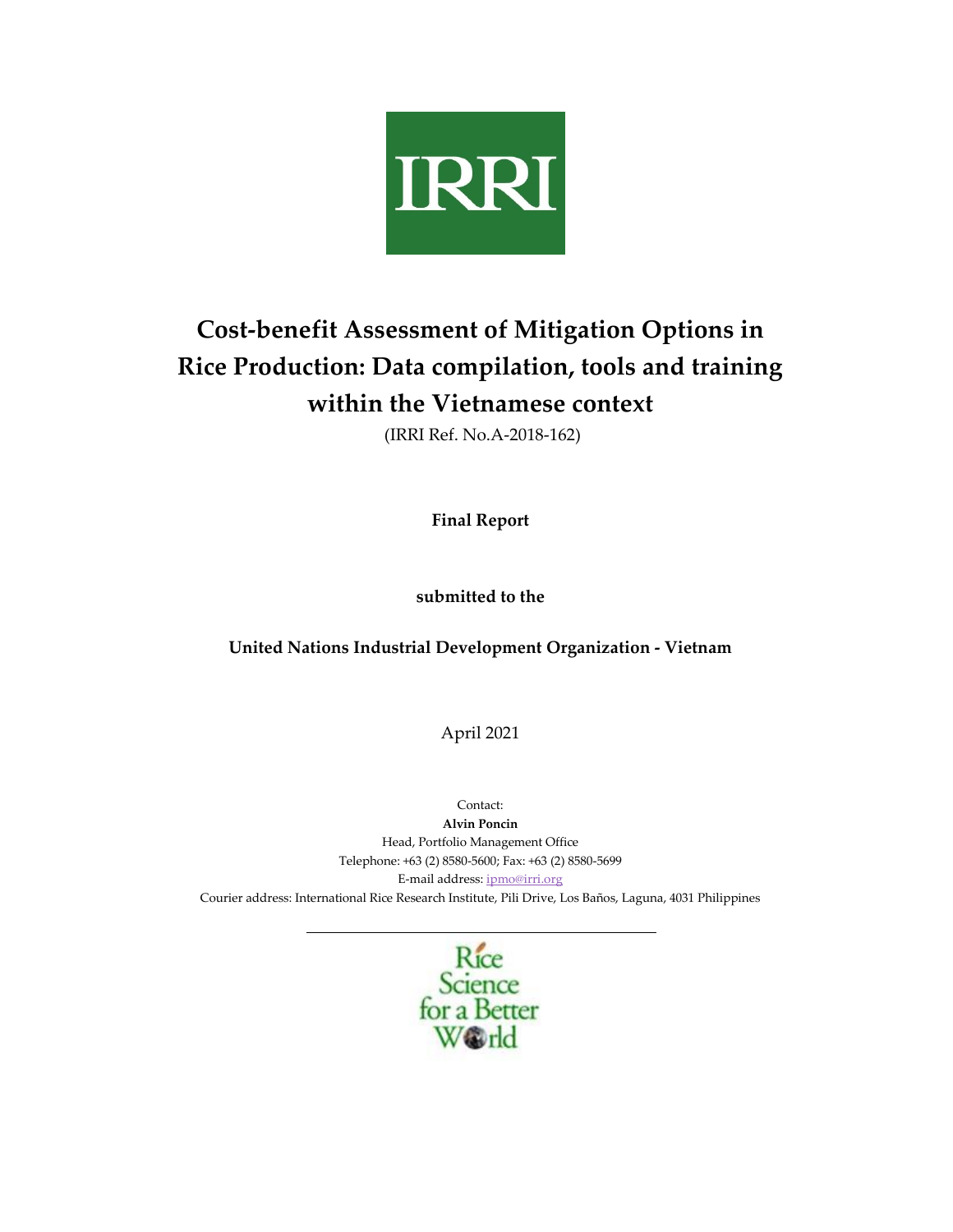## **Final Report of TA:**

**Cost-benefit Assessment of Mitigation Options in Rice Production: Data compilation, tools and training within the Vietnamese context (CBA-Rice) CTCN ref. 2016000061**

**Submitted by Bjoern Ole Sander, International Rice Research Institute With contributions by UNIQUE**

**Deliverables due in the Final Report** 

| <b>Deliverables</b>                                                                                                                                                                                                     |                                                                                                                                                                                       |  |
|-------------------------------------------------------------------------------------------------------------------------------------------------------------------------------------------------------------------------|---------------------------------------------------------------------------------------------------------------------------------------------------------------------------------------|--|
| Output 2: Development of an interactive and dynamic tool to calculate cost and benefits of<br>selected mitigation actions in rice sector                                                                                |                                                                                                                                                                                       |  |
| $D$ 2.6                                                                                                                                                                                                                 | Cost-benefit assessment tool, including full documentation and source code                                                                                                            |  |
| D 2.7                                                                                                                                                                                                                   | Training manual and step-by-step user's guide, including illustrations with use case<br>studies or hypothetical examples (in English and Vietnamese)                                  |  |
| D 2.8                                                                                                                                                                                                                   | Two regional pilot training workshops for at least 40 local participants each, including<br>documentation (held jointly with the regional pilot training workshop under Activity 3.2) |  |
| D 2.9                                                                                                                                                                                                                   | Detailed report or working paper on methodology                                                                                                                                       |  |
| Output 3: Geographic information system (GIS) based mapping and analysis tool to support the<br>propagation of selected climate change mitigation technology options that will enhance the<br>country's rice production |                                                                                                                                                                                       |  |
| D 3.5                                                                                                                                                                                                                   | Training manual and step-by-step user's guide (in English and Vietnamese)                                                                                                             |  |
| D 3.6                                                                                                                                                                                                                   | Two regional training workshops for at least 40 local participants each, including<br>documentation (held jointly with the regional pilot training workshop under Activity 2.2)       |  |
| D 3.7                                                                                                                                                                                                                   | Full documentation and source code                                                                                                                                                    |  |
| Output 4: Dissemination of information and capacity building on the use of cost-benefit<br>assessment and GIS tools in promoting mitigation investments for agriculture                                                 |                                                                                                                                                                                       |  |
| D 4.1                                                                                                                                                                                                                   | Textual input to NDC within the scope of this TA                                                                                                                                      |  |
| D 4.2                                                                                                                                                                                                                   | Presentation materials for each tool demonstrating salient features, underlying science<br>and practical applications (in English)                                                    |  |
| D 4.3                                                                                                                                                                                                                   | National technical workshop for at least 40 national participants and the South-South<br>exchange mission (2-3 days) to another ASEAN country                                         |  |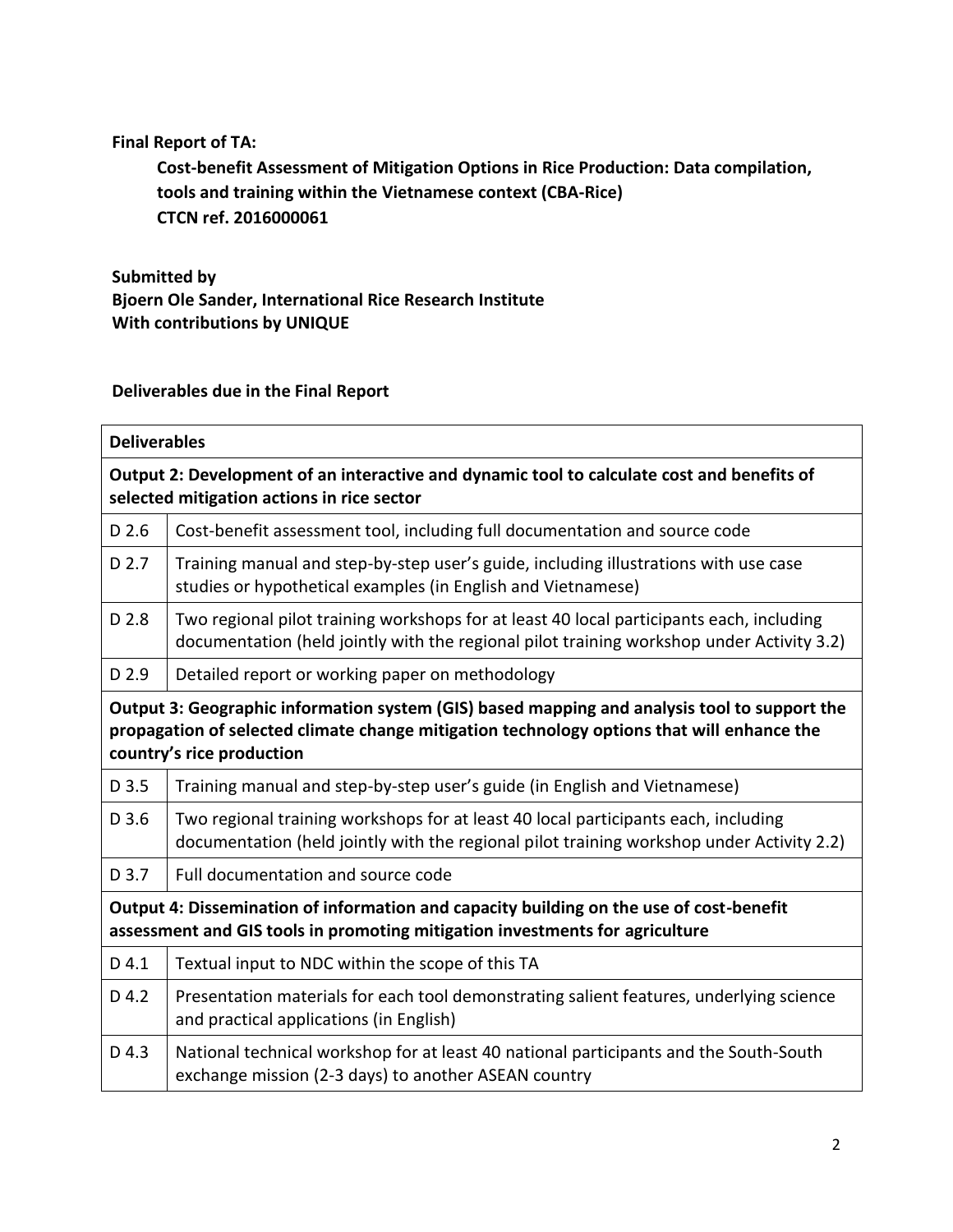| D 4.4 | Webinars co-hosted with CTCN                                                      |
|-------|-----------------------------------------------------------------------------------|
|       | D 4.5 $\vert$ 2-page brochure for each tool with sample applications (in English) |
|       | $\vert$ D 4.6   Policy paper with practical case studies (in English)             |

## <span id="page-2-0"></span>**LIST OF ATTACHMENTS:**

- 1. [D2.6/D2.7:](https://ghgmitigation.irri.org/knowledge-products/mrv-toolbox/rice-cba) Cost-benefit assessment tool COMPARE tool and User Manual (English and Vietnamese [\[https://ghgmitigation.irri.org/knowledge-products/mrv-toolbox/rice-cba\)](https://ghgmitigation.irri.org/knowledge-products/mrv-toolbox/rice-cba)
- <span id="page-2-1"></span>2. [D2.8/D3.6:](https://drive.google.com/file/d/1-WdYWtFwF_ON0nkGQQe5Nksc9WMXqCIb/view?usp=sharing) Report - Regional training workshop [\[https://drive.google.com/file/d/1-](https://drive.google.com/file/d/1-WdYWtFwF_ON0nkGQQe5Nksc9WMXqCIb/view?usp=sharing) [WdYWtFwF\\_ON0nkGQQe5Nksc9WMXqCIb/view?usp=sharing\]](https://drive.google.com/file/d/1-WdYWtFwF_ON0nkGQQe5Nksc9WMXqCIb/view?usp=sharing)
- <span id="page-2-2"></span>3. [D2.9:](https://drive.google.com/file/d/1kiRamQVR_DQP40wJ9t5txmRXqgMXY9xk/view?usp=sharing) Detailed report on methodology of cost and benefit calculation tool [\[https://drive.google.com/file/d/1kiRamQVR\\_DQP40wJ9t5txmRXqgMXY9xk/view?usp=sharing\]](https://drive.google.com/file/d/1kiRamQVR_DQP40wJ9t5txmRXqgMXY9xk/view?usp=sharing)
- <span id="page-2-3"></span>4. [D3.7:](https://drive.google.com/file/d/1PXP_zoQbSecpwZhvSW1MhBApb_FAk3uK/view?usp=sharing) Full documentation and source code of GIS-based mapping and analysis tool [\[https://drive.google.com/file/d/1PXP\\_zoQbSecpwZhvSW1MhBApb\\_FAk3uK/view?usp=sharing\]](https://drive.google.com/file/d/1PXP_zoQbSecpwZhvSW1MhBApb_FAk3uK/view?usp=sharing)
- <span id="page-2-5"></span><span id="page-2-4"></span>5. [D4.1](https://drive.google.com/file/d/1bJC4A_JTdAko_fzhq0gA5HzNsiXx9a5g/view?usp=sharing): Textual input to Vietnam's NDC [\[https://drive.google.com/file/d/1bJC4A\\_JTdAko\\_fzhq0gA5HzNsiXx9a5g/view?usp=sharing\]](https://drive.google.com/file/d/1bJC4A_JTdAko_fzhq0gA5HzNsiXx9a5g/view?usp=sharing)
- 6.  $D4.2$ : Presentation materials for each tool demonstrating salient features, underlying science and practical applications

[[https://drive.google.com/drive/folders/1L9sM\\_wb815cWAPrDIP838QHqWeHzvH5Z?usp=sharing\]](https://drive.google.com/drive/folders/1L9sM_wb815cWAPrDIP838QHqWeHzvH5Z?usp=sharing)

- <span id="page-2-7"></span><span id="page-2-6"></span>7. [D4.3a:](https://drive.google.com/file/d/15EVnkzQKHdcOVyRkDOSZ2fWM69xsZCsf/view?usp=sharing) Report of national technical workshop [\[https://drive.google.com/file/d/15EVnkzQKHdcOVyRkDOSZ2fWM69xsZCsf/view?usp=sharing\]](https://drive.google.com/file/d/15EVnkzQKHdcOVyRkDOSZ2fWM69xsZCsf/view?usp=sharing)
- <span id="page-2-8"></span>8. [D4.3b:](https://www.frontiersin.org/articles/10.3389/fsufs.2020.575823/full) Journal article based on the results of the South-South Exchange Mission [\[https://www.frontiersin.org/articles/10.3389/fsufs.2020.575823/full\]](https://www.frontiersin.org/articles/10.3389/fsufs.2020.575823/full)
- 9. [D4.4a](https://drive.google.com/drive/folders/1qqA2f2vTtVYJwOTPpgW4nJZbhXgFFKsf?usp=sharing): Webinar concept note and materials (including recorded video presentation) [\[https://drive.google.com/drive/folders/1qqA2f2vTtVYJwOTPpgW4nJZbhXgFFKsf?usp=sharing\]](https://drive.google.com/drive/folders/1qqA2f2vTtVYJwOTPpgW4nJZbhXgFFKsf?usp=sharing)
- <span id="page-2-9"></span>10. D4.4b: Webinar report [\[https://drive.google.com/file/d/1ylg3TlkVY1awvGuGxQX4r5tdPc5m4M6x/view?usp=sh](https://drive.google.com/file/d/1ylg3TlkVY1awvGuGxQX4r5tdPc5m4M6x/view?usp=sharing) [aring\]](https://drive.google.com/file/d/1ylg3TlkVY1awvGuGxQX4r5tdPc5m4M6x/view?usp=sharing)
- <span id="page-2-10"></span>11. [D4.5:](https://drive.google.com/drive/folders/1v9N8VJXTfCFkliLp1ABXc4_qojusVADN?usp=sharing) Brochures for 3 tools [\[https://drive.google.com/drive/folders/1v9N8VJXTfCFkliLp1ABXc4\\_qojusVADN?usp=sharing\]](https://drive.google.com/drive/folders/1v9N8VJXTfCFkliLp1ABXc4_qojusVADN?usp=sharing)
- <span id="page-2-11"></span>12. [D4.6:](https://drive.google.com/drive/folders/1vDrgjA48RRb41jqWb7rCAlJfK0ShhiSu?usp=sharing) Policy paper with case analysis [\[https://drive.google.com/drive/folders/1vDrgjA48RRb41jqWb7rCAlJfK0ShhiSu?usp=sharing\]](https://drive.google.com/drive/folders/1vDrgjA48RRb41jqWb7rCAlJfK0ShhiSu?usp=sharing)
- 13. Download links to MapAWD tool and SECTOR tool with user manuals [\[https://ghgmitigation.irri.org/knowledge-products/mrv-toolbox/sector\]](https://ghgmitigation.irri.org/knowledge-products/mrv-toolbox/sector) [\[https://ghgmitigation.irri.org/knowledge-products/mrv-toolbox/mapawd\]](https://ghgmitigation.irri.org/knowledge-products/mrv-toolbox/mapawd)

#### **DETAILED UPDATES:**

**D 2.6 Cost-benefit assessment tool, including full documentation and source code**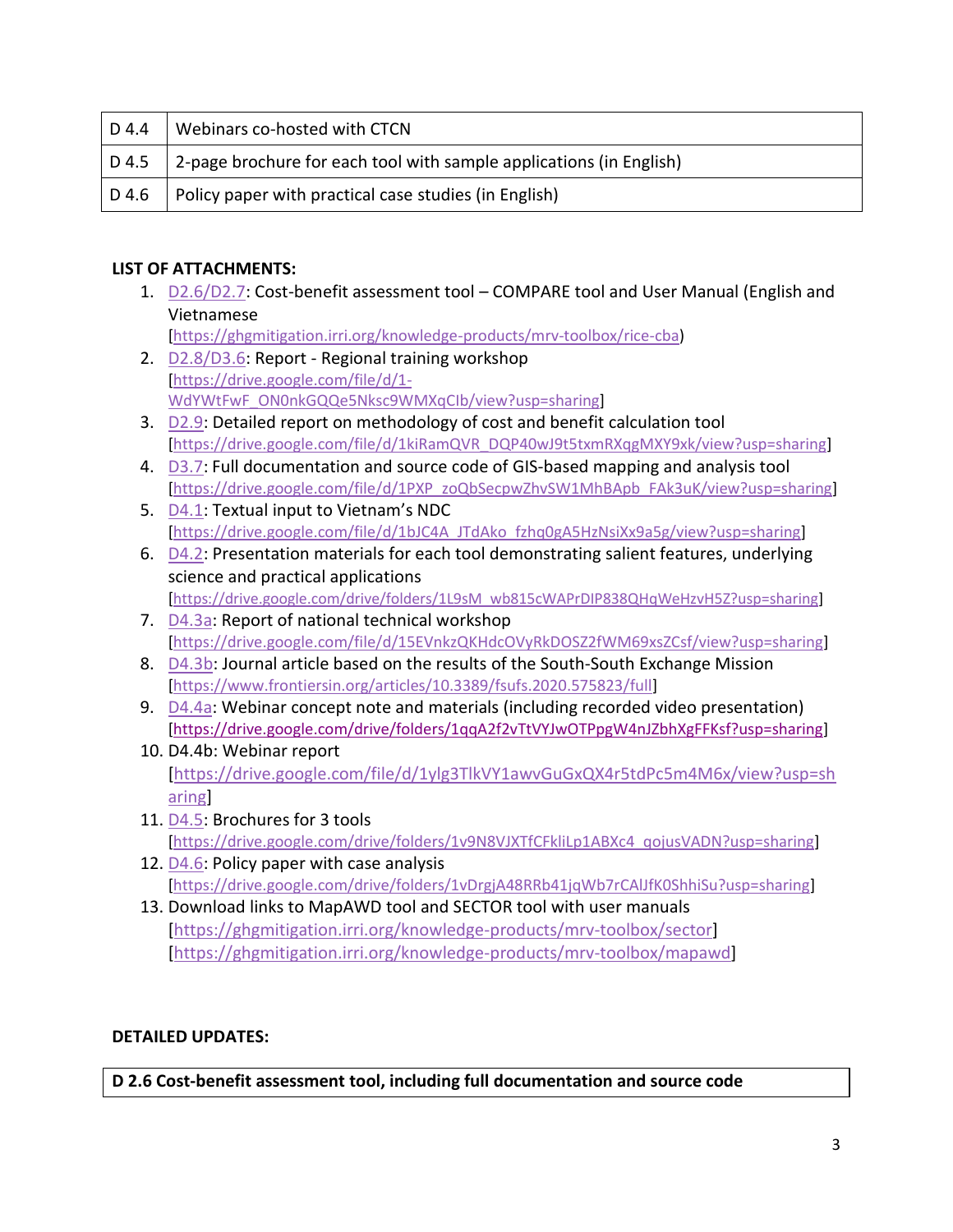Based on comments from participants in two training workshops (on  $10<sup>th</sup>$  November and  $1<sup>st</sup>$ December 2020), the TA team made further refinements to the CBA tool to allow:

- The dynamic change of land use by season over the project's time horizon;
- Dividing Capital and Operational expenditures over the project's time horizon;
- Differentiating the rice selling prices by production package in each season to allow for the possibility of higher valued rice produced by improved practices;
- Adding a carbon price and adding the revenue from carbon abated.

The tool was then finalised with the official name "**Cost Impact Analysis for Rice Emissions**" – COMPARE. The COMPARE tool is made available for public download, see Attachment [#1.](#page-2-0)

## **D 2.7 Training manual and step-by-step user's guide, including illustrations with use case studies or hypothetical examples (in English and Vietnamese)**

The User manual was updated to reflect the modifications in the COMPARE tool and is also publicly available (in both English and Vietnamese), see Attachment [#1.](#page-2-0)

# **D 2.8 / D3.6 Two regional pilot training workshops for at least 40 local participants each, including documentation**

Two regional training workshops took place on 10<sup>th</sup> November and 1<sup>st</sup> December 2020. A detailed training report was submitted to UNIDO on 8<sup>th</sup> December 2020, see Attachment [#2.](#page-2-1) A news article about the first workshop can be found [here.](file:///D:/IRRI/IRRI%20Projects/Reporting/CTCN/1.%09https:/www.irri.org/news-and-events/news/vietnam%25E2%2580%2599s-ndc-process-be-aided-tools-assessing-costs-and-benefits-greenhouse)

## **D 2.9 Detailed report or working paper on methodology (of cost and benefit calculation tool)**

UNIQUE Land Use and Forestry developed a report detailing the development process of the cost and benefit analysis tool, namely COMPARE, see Attachment [#3.](#page-2-2)

The report explains the purpose and key functions of the tool to assess economic and carbon impacts of different rice management practices at a regional level in Vietnam, as requested by the Ministry of Agriculture (represented by IPSARD). The development of the tool involved a desk review of existing tools, various rounds of stakeholder consultations from October 2019 to April 2020 (via workshops/meetings/emails). The refinement of the tools was based on comments from two regional training workshops in November and December 2020.

The report also explains the methodology, components, the flows of inputs and outputs in the COMPARE tool, as well as how the results are presented. Advantages of the COMPARE tool compared to existing tools are also mentioned, for example: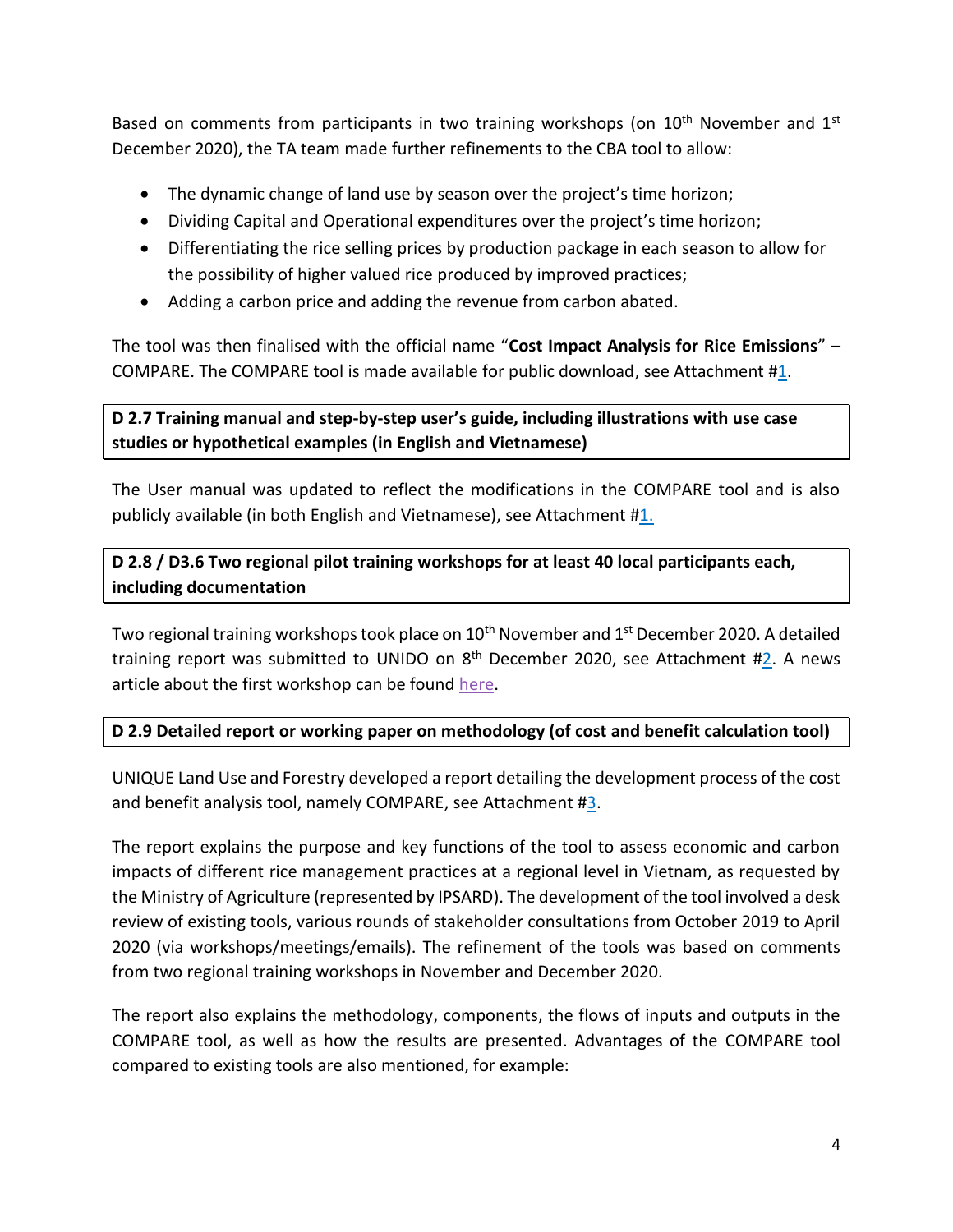- the COMPARE tool is adapted to three different groups of users; the advanced users can modify the cost structure as per specific needs/contexts;
- it can be applied for various scales (province, region, national), and allows different combinations of mitigation packages;
- it takes account of regional differences in terms of agroecological and economic conditions, and rice production practices.

### **D 3.5 Training manual and step-by-step user's guide (in English and Vietnamese)**

The Vietnamese version of MapAWD User Manual is available together with the tool and its User Manual in English at<https://ghgmitigation.irri.org/knowledge-products/mrv-toolbox/mapawd>

## **D 3.7 Full documentation and source code (of GIS-based mapping and analysis tool)**

The climatic AWD suitability mapping methodology (integrating a GIS component) was developed by IRRI to support the outscaling of AWD in Vietnam. Using data on rainfall, potential evapotranspiration, and potential soil percolation rate, the suitability of a specific area to apply AWD is analysed by 10-day period and by season. As a result, three suitability levels are determined and illustrated on the area's map showing high suitability, moderate suitability, and low suitability for AWD. The tool development involved the formulation of protocols and mechanisms for acquisitions and analyses of GIS data.

The development of this methodology is participatory in nature, started with a pilot in An Giang province (Mekong River Delta region). After the success in An Giang province, IRRI finetuned the methodology and developed a generic tool, namely MapAWD, to support users to quickly analyze AWD suitability at any geographical scales. The tool was then introduced in a training workshop in November 2020 with specific and illustrative use-case scenarios. The full documentation (see Attachment [#4\)](#page-2-3) describes the development process and the stakeholders involved, as well as the components of the tools. It also gives the source codes in VBA language and system requirements for the tool to operate. The best available geo-referenced information on Vietnam's rice production areas have also been acquired and shared in non-proprietary format.

## **D 4.1 Textual input to NDC within the scope of this TA**

In 2016, Vietnam submitted its Intended Nationally Determined Contribution (INDC) to the UNFCCC. Subsequently, the Ministry of Agriculture and Rural Development developed the NDC implementation plan in agriculture, proposing GHG mitigation targets and the actions to be taken in the rice sector. To inform the revision of Vietnam's NDC and the planning of NDC implementation in rice production, the TA team review the previous studies conducted by IRRI to inform Vietnam's NDC revision and planning of NDC implementation in the coming years.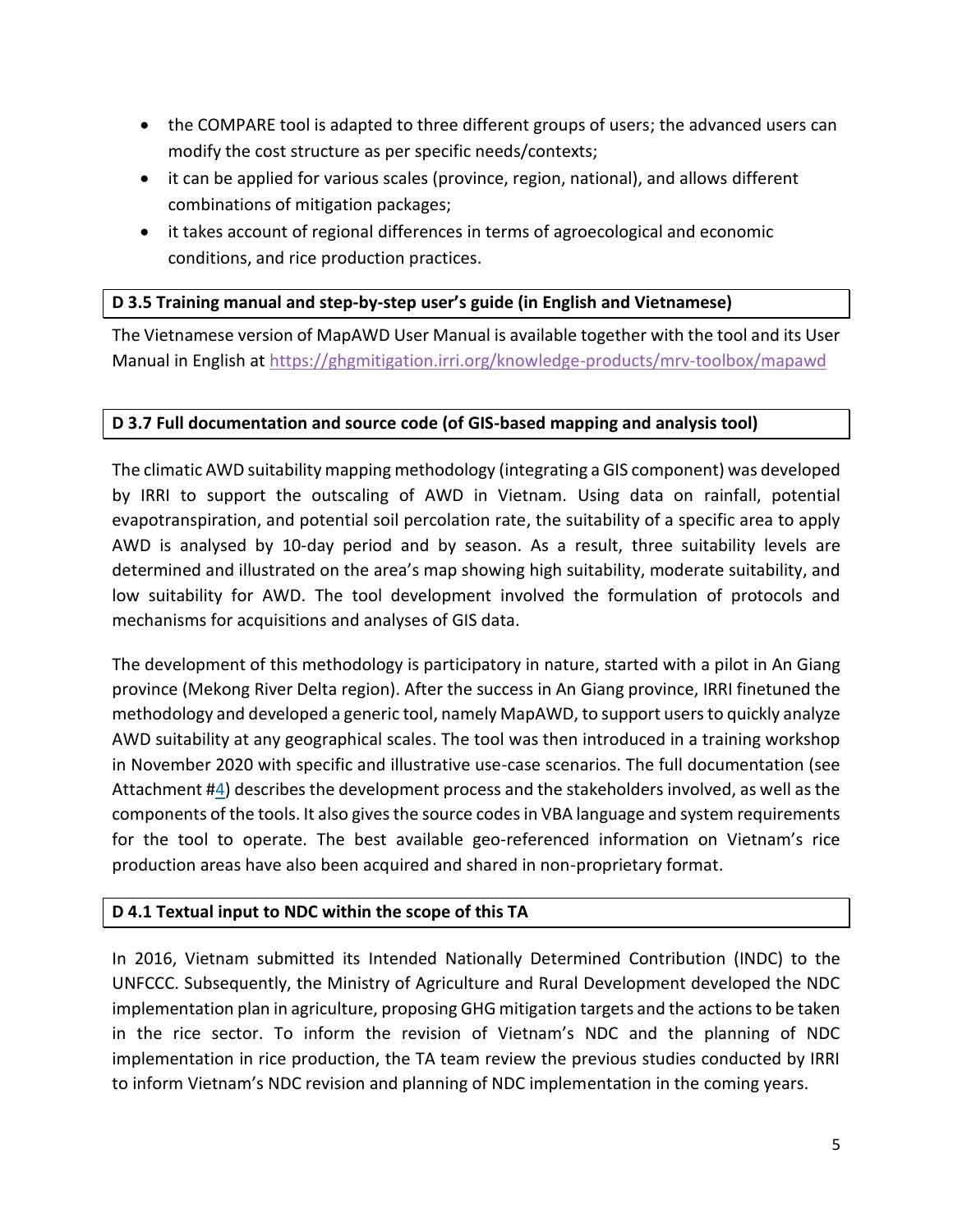Vietnam has prioritized AWD and other water-saving techniques as a key option for GHG reduction in the agriculture sector and has developed different scenarios for scaling these technologies with both domestic and international investments. However, the suitability of rice land for applying water-saving technologies may vary due to heterogeneous climatic and biophysical conditions in different areas. Based on the previous studies, IRRI assessed the suitability of the areas proposed in Vietnam's scaling plans to apply AWD, including the climatic suitability as well as the adoption capacity. In addition, the TA team estimated the potential of GHG mitigation of these plans. These assessments employed the recently developed tools and the new emission factors that IRRI published in 2020 in cooperation with the Institute for Agricultural Environment (IAE).

The technical inputs have been submitted to the Institute of Policy and Strategy for Agricultural and Rural Development (IPSARD), providing the best available reference to support AWD implementation plans in the rice sector in Vietnam. The document also makes recommendations to conduct more comprehensive and detailed analysis of suitability and reduction potential in different provinces and in line with MARD's outscaling strategy. See Attachment  $#_5$ 

**D 4.2 Presentation materials for each tool demonstrating salient features, underlying science and practical applications (in English)**

A set of presentations were developed to describe the tools and how they are interlinked to provide comprehensive assessment of the mitigation practices in rice production. The materials start with an overview of the tools, their main uses, and the steps of the assessment process where each tool fits in, illustrated in the figure below.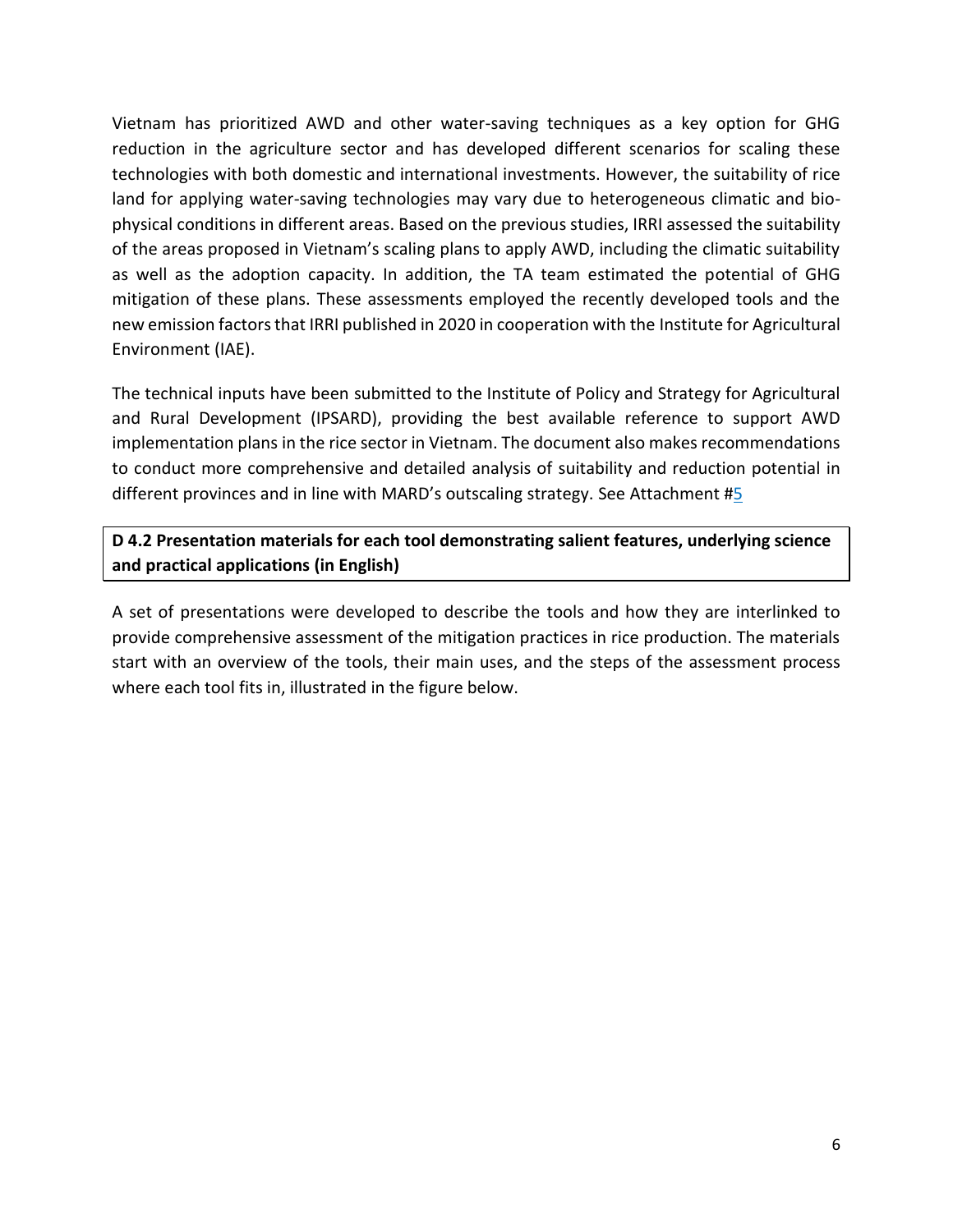

Figure 1: Overview of the tools and how they are interlinked

The other separate presentations demonstrate each tool with key functions, methodologies, programming languages and software, and step-by-step guidance. Each tool is accompanied with sample exercises for practice. Details of the materials are as follows.

1. Sector:

- GHG emission from rice production
- GHG mitigation methods in rice production
- Guides to Source-selective and Emission-adjusted GHG Calculator for Cropland: SECTOR
- Practice with sample data

#### 2. MapAWD:

- Emission reduction through water management
- Defining techniques and scale of water management
- Guides to use the suitability evaluating tool: MapAWD
- Practice with sample data

## 3. COMPARE

- Why do Cost Benefit Analysis?
- The Tool what does it do?
- Using the Tool inputs and outputs
- Interpreting the results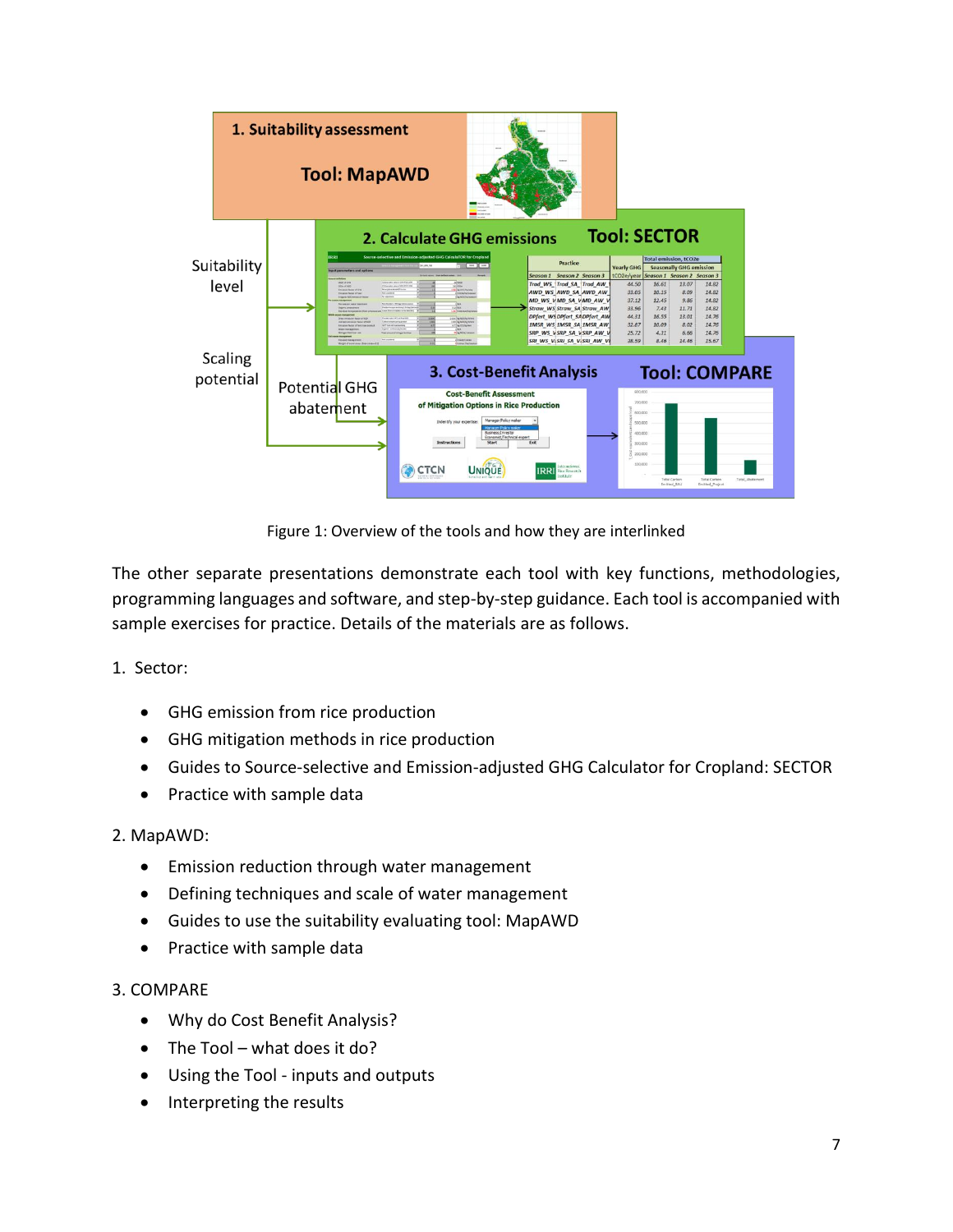• Advanced features: Economic indicators, Tool inner workings, and Useful functions

The full set of presentation material are in Attachment [#0.](#page-2-5)

# **D 4.3 National technical workshop for at least 40 national participants and the South-South exchange mission (2-3 days) to another ASEAN country**

The workshop was organized on 26 March 2021 in collaboration with the Department of Crop Production (DCP), and had the participation of 42 participants who were representatives from the ministries and agencies involved in the planning and implementation of Vietnam's NDC, the private sector and international organizations. Aiming to promote the NDC implementation in rice sector in Vietnam and define priorities for NDC implementation in the rice sector, the workshop presented an analysis of NDC implementation scenarios in the rice sector. Using MapAWD, SECTOR, and COMPARE (later referred to as MRV tools – MRV stands for Monitoring, Reporting and Verification for mitigation projects in rice), the TA team had developed and analyzed three scenarios for NDC implementation in the rice sector. The presentation showcased the use of these tools and potential application in NDC implementation planning. It initiated an insightful discussion among the participants about the roles of stakeholders, investment needs, methods to measure and verify GHG mitigation, and how to mobilize and coordinate the support from domestic and international partners. The workshop was broadcasted in several media channel, including the [VTC news,](https://drive.google.com/file/d/1dGSzUAdTqSK9Yh-mhdPaZvWRW4j_qO7I/view) [IRRI News,](https://www.irri.org/news-and-events/news/mard-organizes-priority-setting-workshop-ndc-implementation-vietnam%E2%80%99s-rice) and the [Agriculture News.](https://nongnghiep.vn/san-xuat-lua-gao-di-doi-voi-giam-phat-thai-khi-nha-kinh-d287037.html) The workshop report is provided in Attachment [#0.](#page-2-6)

Parts of the results of this TA have been being transferred to partners in the *Thai Rice NAMA* [project](https://ghgmitigation.irri.org/focus-countries2/thailand) which works mainly with the SECTOR tool. Dr. Bjoern Ole Sander represented the TA team and attended a knowledge sharing event for institutions in Thailand working on climate change mitigation, in which he presented on the MRV tools. The event was organised online (due to travel restrictions) in collaboration with King Mongkut's University of Technology Thonburi (KMUTT). Within this collaboration, IRRI and the KMUTT conducted a study using the first GISbased suitability analysis in Thailand for rice and also estimated the CH4 emission mitigation potential. A journal article was produced as a result of this study, see Attachment [#0.](#page-2-7) The TA team is working with an UNEP team in Thailand to explore further opportunities to apply the tools within a CCAC-funded project.

## **D 4.4 Webinars co-hosted with CTCN**

Following the workshop with national partners, the TA team organised a webinar in collaboration with the Global Research Alliance on Agricultural Greenhouse Gases (GRA) to introduce the tools to international audience. Scheduled on April 28<sup>th</sup>, the webinar targeted to reach the GRA Paddy Rice Research Group (PRRG), researchers, government officers from rice-growing countries.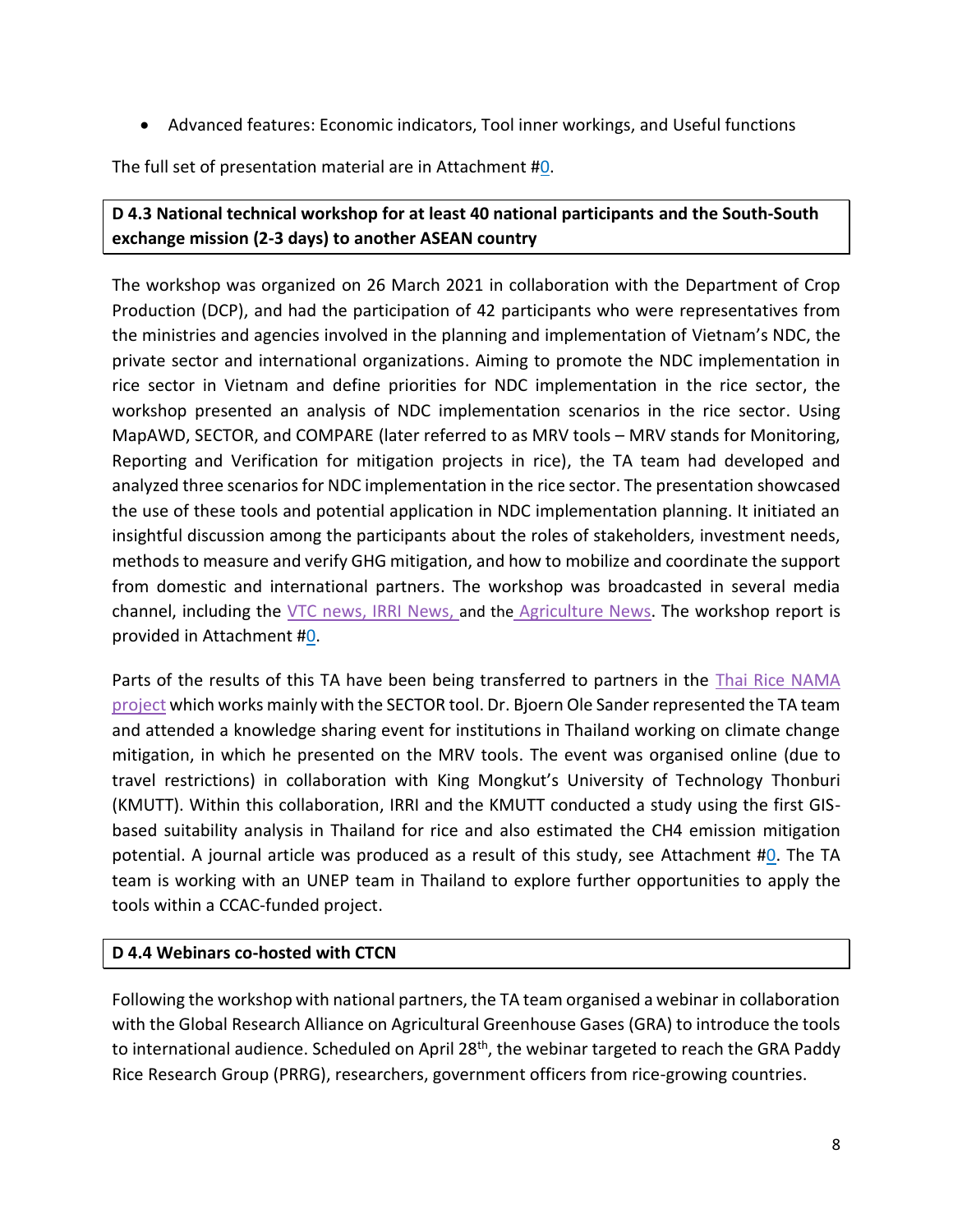The webinar would introduce the SECTOR, MapAWD, COMPARE, and a carbon footprint calculation tool recently developed by IRRI named DISPLAY, and promoted their application to assist the planning and implementing cost-effective mitigation programs in other countries, contributing to achieving their NDC targets. See the webinar's concept note and materials in Attachment [#0.](#page-2-8)

After participants have the chance to try out the tools, two in-depth sessions for questions and answers are planned in the first week of May to help participants gain a more thorough understanding about the functions and uses of these tools. Advanced features of the tools and use-case scenarios can be introduced to familiarise them with the tools and enable them to explore and take advantages of these dynamic and interactive tools to suit the specific context and needs of different countries/user groups. See the webinar report in Attachment  $\#10$  $\#10$ 

## **D 4.5 2-page brochure for each tool with sample applications (in English)**

To widely disseminate the MapAWD, SECTOR, and COMPARE tools, the TA team developed a brochure for each tool to showcase the main features, uses, advantages, and key steps to work with the tools. The brochures deliver user-friendly contents with infographics and sample applications of the tools to visualise how they work and the results they produce. They also link to a webpage where the tools can be publicly accessed and downloaded with user manuals. Example of the COMPARE brochure is given below.



Figure 2: COMPARE brochure

All three brochures are available in Attachment [#11.](#page-2-10)

**D 4.6 Policy paper with practical case studies (in English)**